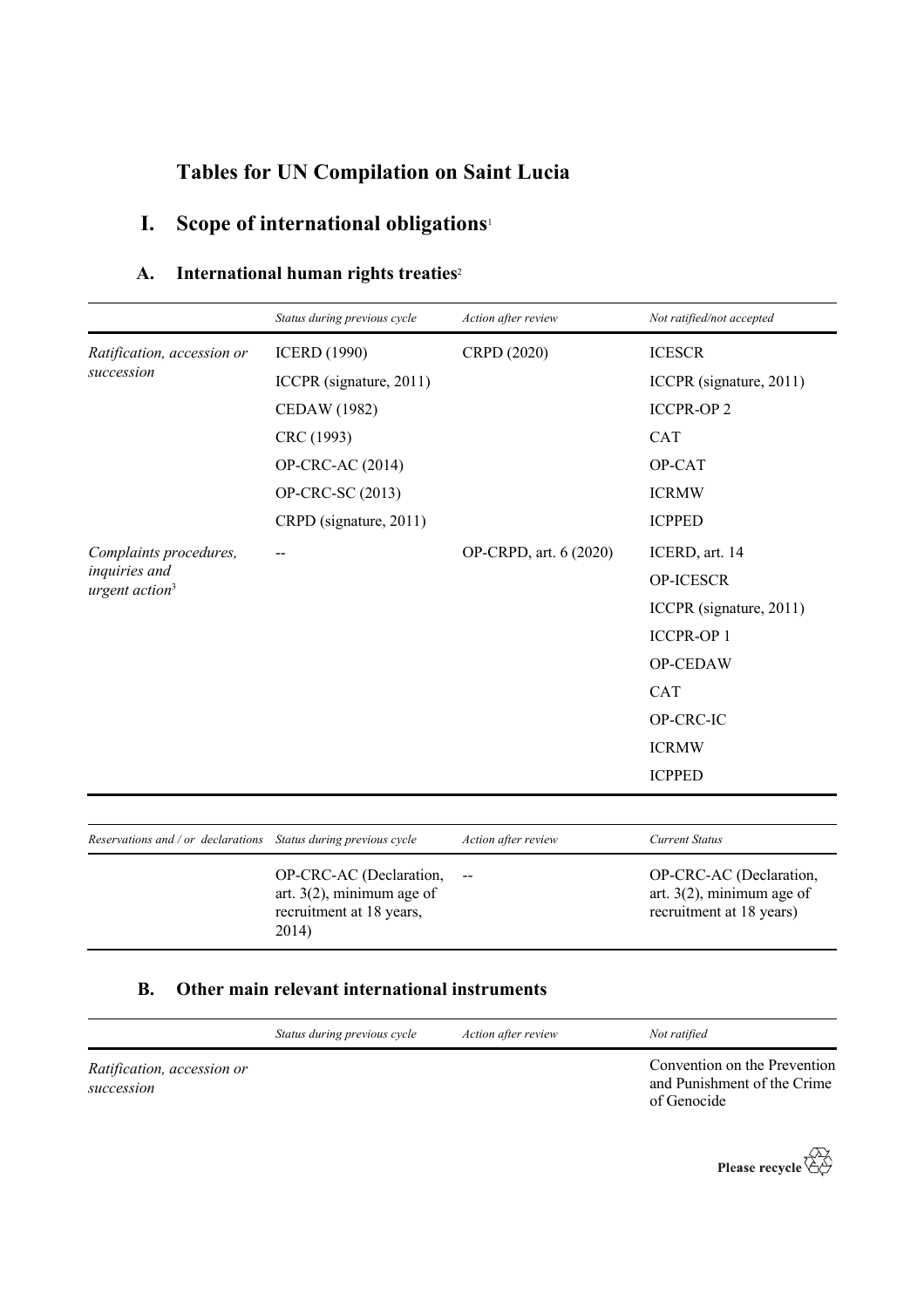Conventions on refugees and stateless persons<sup>4</sup>

Convention against Discrimination in Education

ILO Convention No. 138<sup>5</sup>

ILO Conventions Nos. 169 and 189 6

Additional Protocol III to the 1949 Geneva Conventions<sup>7</sup>

Geneva Conventions of 12 August 1949 and Additional Protocols I and II thereto<sup>8</sup>

Rome Statute of the International Criminal Court

Palermo Protocol<sup>9</sup>

ILO fundamental Conventions except No. 13810

## **II. Cooperation with human rights mechanisms and bodies**

#### **A. Cooperation with treaty bodies**<sup>11</sup>

| Treaty body  | Concluding observations<br>included in previous review | Latest report submitted<br>since previous review | Latest concluding<br>observations | Reporting status                                                                                                                                            |
|--------------|--------------------------------------------------------|--------------------------------------------------|-----------------------------------|-------------------------------------------------------------------------------------------------------------------------------------------------------------|
| <b>CERD</b>  |                                                        |                                                  |                                   | Initial report overdue<br>since 1991.                                                                                                                       |
| <b>CEDAW</b> |                                                        | --                                               | --                                | Seventh report<br>overdue since 2007.                                                                                                                       |
| <b>CRC</b>   | June 2014                                              |                                                  |                                   | Fifth and sixth reports<br>overdue since July<br>2020. Initial reports<br>on OP-CRC-SC and<br>OP-CRC-AC overdue<br>since $2015$ and $2016$<br>respectively. |
| <b>CRPD</b>  |                                                        |                                                  |                                   | Initial report due in<br>2022.                                                                                                                              |

#### **Reporting status**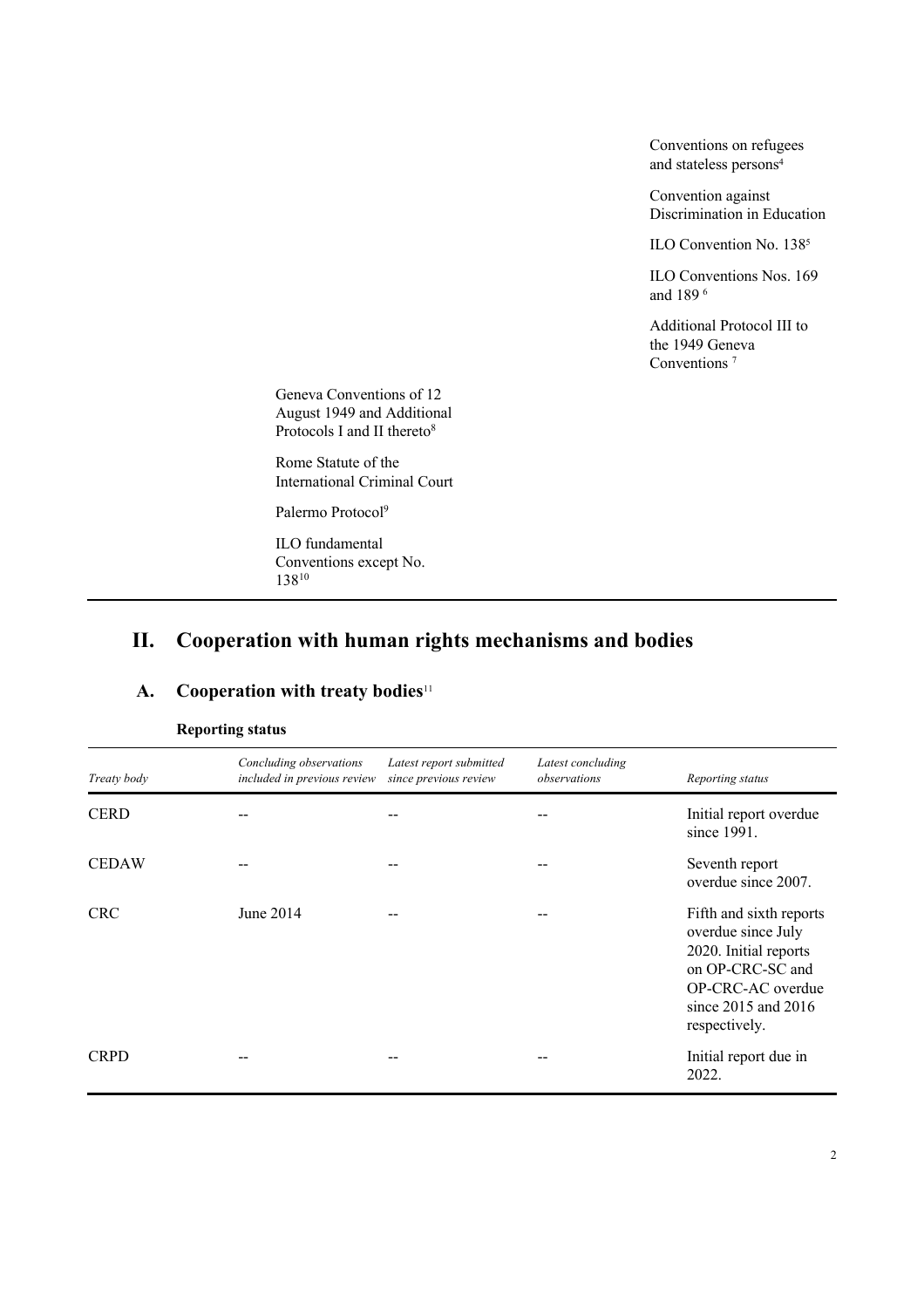#### **B. Cooperation with special procedures**<sup>12</sup>

|                                                         | Status during previous cycle                                                                                      | Current status             |
|---------------------------------------------------------|-------------------------------------------------------------------------------------------------------------------|----------------------------|
| Standing invitations                                    | No                                                                                                                | Yes                        |
| <i>Visits undertaken</i>                                |                                                                                                                   |                            |
| Visits agreed to in principle                           |                                                                                                                   |                            |
| Visits requested                                        |                                                                                                                   | Environment<br>Development |
| Responses to letters of<br>allegation and urgent appeal | During the period under review one<br>communication was sent. Saint Lucia<br>did not reply to this communication. |                            |

#### **C. Status of national human rights institutions**<sup>13</sup>

| National human rights institution | Status during previous cycle | Status during present cycle <sup>14</sup> |
|-----------------------------------|------------------------------|-------------------------------------------|
| N/A                               |                              |                                           |

*Notes*

<sup>1</sup> Unless indicated otherwise, the status of ratification of instruments listed in the table may be found on the official website of the United Nations Treaty Collection database, Office of Legal Affairs of the United Nations Secretariat, http://treaties.un.org/. Please also refer to the United Nations compilation on Saint Lucia from the previous cycle (A/HRC/WG.6/23/LCA/2).

|                  | The following abbreviations have been used in the universal periodic review document: |
|------------------|---------------------------------------------------------------------------------------|
| <b>ICERD</b>     | International Convention on the Elimination of All Forms of                           |
|                  | Racial Discrimination;                                                                |
| <b>ICESCR</b>    | International Covenant on Economic, Social and Cultural                               |
|                  | Rights;                                                                               |
| <b>OP-ICESCR</b> | Optional Protocol to ICESCR;                                                          |
| <b>ICCPR</b>     | International Covenant on Civil and Political Rights;                                 |
| <b>ICCPR-OP1</b> | Optional Protocol to ICCPR;                                                           |
| <b>ICCPR-OP2</b> | Second Optional Protocol to ICCPR, aiming at the abolition of                         |
|                  | the death penalty;                                                                    |
| <b>CEDAW</b>     | Convention on the Elimination of All Forms of Discrimination                          |
|                  | against Women;                                                                        |
| <b>OP-CEDAW</b>  | Optional Protocol to CEDAW;                                                           |
| <b>CAT</b>       | Convention against Torture and Other Cruel, Inhuman or                                |
|                  | Degrading Treatment or Punishment;                                                    |
| OP-CAT           | Optional Protocol to CAT;                                                             |
| <b>CRC</b>       | Convention on the Rights of the Child;                                                |
| OP-CRC-AC        | Optional Protocol to CRC on the involvement of children in                            |
|                  | armed conflict;                                                                       |
| OP-CRC-SC        | Optional Protocol to CRC on the sale of children, child                               |
|                  | prostitution and child pornography;                                                   |
|                  |                                                                                       |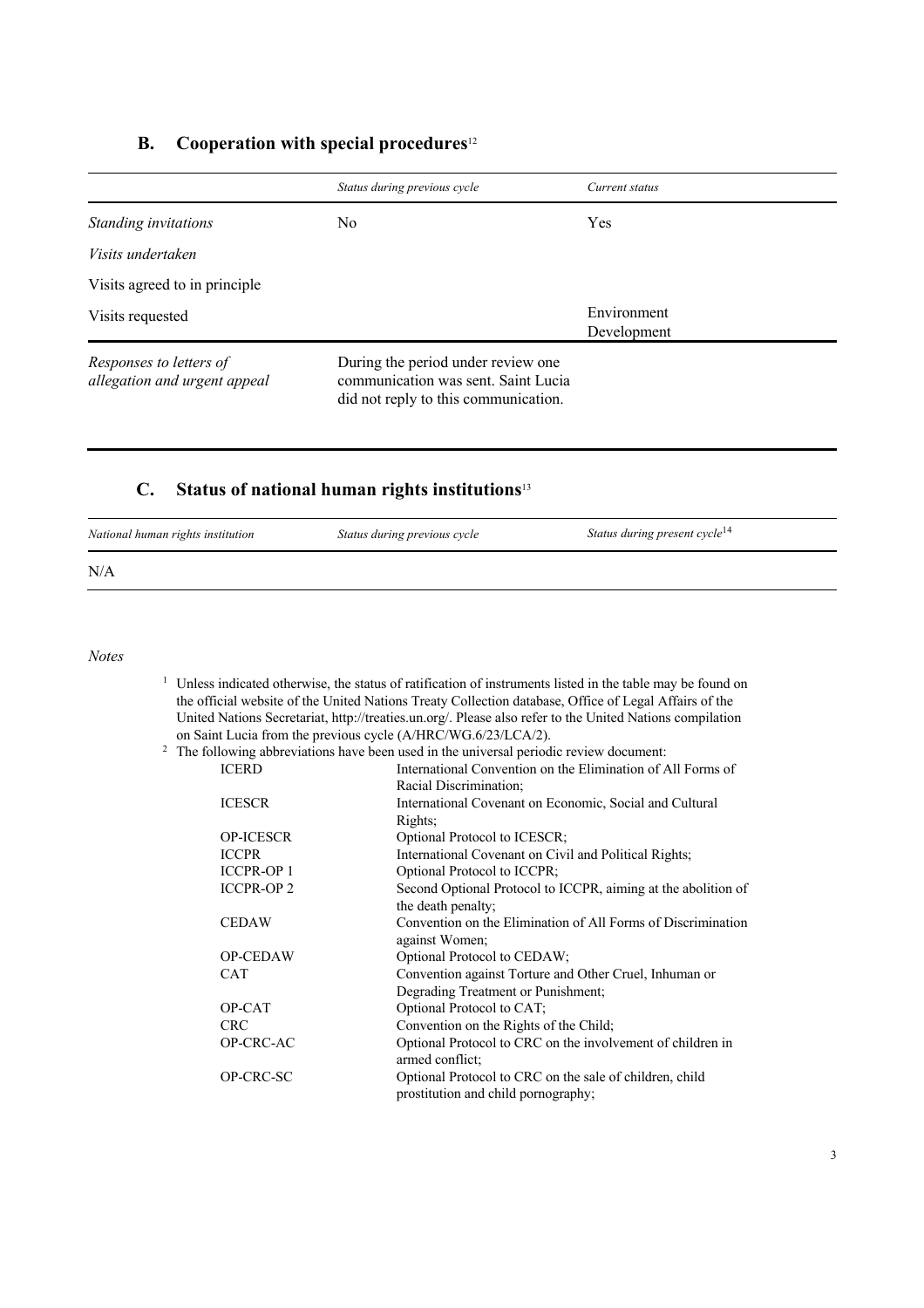| OP-CRC-IC      | Optional Protocol to CRC on a communications procedure;         |  |
|----------------|-----------------------------------------------------------------|--|
| <b>ICRMW</b>   | International Convention on the Protection of the Rights of All |  |
|                | Migrant Workers and Members of their Families;                  |  |
| <b>CRPD</b>    | Convention on the Rights of Persons with Disabilities;          |  |
| <b>OP-CRPD</b> | Optional Protocol to CRPD;                                      |  |
| <b>ICPPED</b>  | International Convention for the Protection of All Persons      |  |
|                | from Enforced Disappearance.                                    |  |

- <sup>3</sup> Individual complaints: ICCPR-OP 1, art. 1; OP-CEDAW, art. 1; OP-CRPD, art. 1; OP-ICESCR, art. 1; OP-CRC-IC, art. 5; ICERD, art. 14; CAT, art. 22; ICRMW, art. 77; and ICPPED, art. 31. Inquiry procedure: OP-CEDAW, art. 8; CAT, art. 20; ICPPED, art. 33; OP-CRPD, art. 6; OP-ICESCR, art. 11; and OP-CRC-IC, art. 13. Inter-State complaints: ICCPR, art. 41; ICERD, art. 11; ICRMW, art. 76; ICPPED, art. 32; CAT, art. 21; OP-ICESCR, art. 10; and OP-CRC-IC, art. 12. Urgent action: ICPPED, art. 30.
- <sup>4</sup> 1951 Convention relating to the Status of Refugees and its 1967 Protocol, 1954 Convention relating to the Status of Stateless Persons, and 1961 Convention on the Reduction of Statelessness.
- <sup>5</sup> International Labour Organization Convention No. No. 138 concerning Minimum Age for Admission to Employment.
- <sup>6</sup> ILO Indigenous and Tribal Peoples Convention, 1989 (No. 169) and Domestic Workers Convention, 2011 (No. 189).
- <sup>7</sup> Geneva Convention for the Amelioration of the Condition of the Wounded and Sick in Armed Forces in the Field (First Convention); Geneva Convention for the Amelioration of the Condition of Wounded, Sick and Shipwrecked Members of Armed Forces at Sea (Second Convention); Geneva Convention relative to the Treatment of Prisoners of War (Third Convention); Geneva Convention relative to the Protection of Civilian Persons in Time of War (Fourth Convention);Protocol Additional to the Geneva Conventions of 12 August 1949, and relating to the Protection of Victims of International Armed Conflicts (Protocol I); Protocol Additional to the Geneva Conventions of 12 August 1949, and relating to the Protection of Victims of Non-International Armed Conflicts (Protocol II); For the official status of ratifications, see Federal Department of Foreign Affairs of Switzerland, at https://www.dfae.admin.ch/eda/fr/dfae/politique-exterieure/droit-internationalpublic/traites-internationaux/depositaire/protection-des-victimes-de-la-guerre.html
- <sup>8</sup> Protocol Additional to the Geneva Conventions of 12 August 1949, and relating to the Adoption of an Additional Distinctive Emblem (Protocol III).. For the official status of ratifications, see Federal Department of Foreign Affairs of Switzerland, at https://www.dfae.admin.ch/eda/fr/dfae/politiqueexterieure/droit-international-public/traites-internationaux/depositaire/protection-des-victimes-de-laguerre.html
- <sup>9</sup> Protocol to Prevent, Suppress and Punish Trafficking in Persons, Especially Women and Children, supplementing the United Nations Convention against Transnational Organized Crime.
- International Labour Organization Convention No. 29 concerning Forced or Compulsory Labour; Convention No. 105 concerning the Abolition of Forced Labour; Convention No. 87 concerning Freedom of Association and Protection of the Right to Organise; Convention No. 98 concerning the Application of the Principles of the Right to Organise and to Bargain Collectively; Convention No. 100 concerning Equal Remuneration for Men and Women Workers for Work of Equal Value; Convention No. 111 concerning Discrimination in Respect of Employment and Occupation; Convention No. 182 concerning the Prohibition and Immediate Action for the Elimination of the Worst Forms of Child Labour.
- $11$  The following abbreviations have been used in the present document:

| <b>CERD</b>  | Committee on the Elimination of Racial Discrimination: |
|--------------|--------------------------------------------------------|
| <b>CEDAW</b> | Committee on the Elimination of Discrimination against |
|              | Women:                                                 |
| CRC.         | Committee on the Rights of the Child;                  |
| <b>CRPD</b>  | Committee on the Rights of Persons with Disabilities.  |

<sup>12</sup> For the titles of special procedure mandate holders see: https://spcommreports.ohchr.org/about/abbreviations

<sup>13</sup> According to article 5 of the rules of procedure of the Global Alliance of National Human Rights Institutions (GANHRI), the classifications for accreditation used by the Sub-Committee are: A: voting member (fully in compliance with each of the Paris Principles); B: non-voting member (not